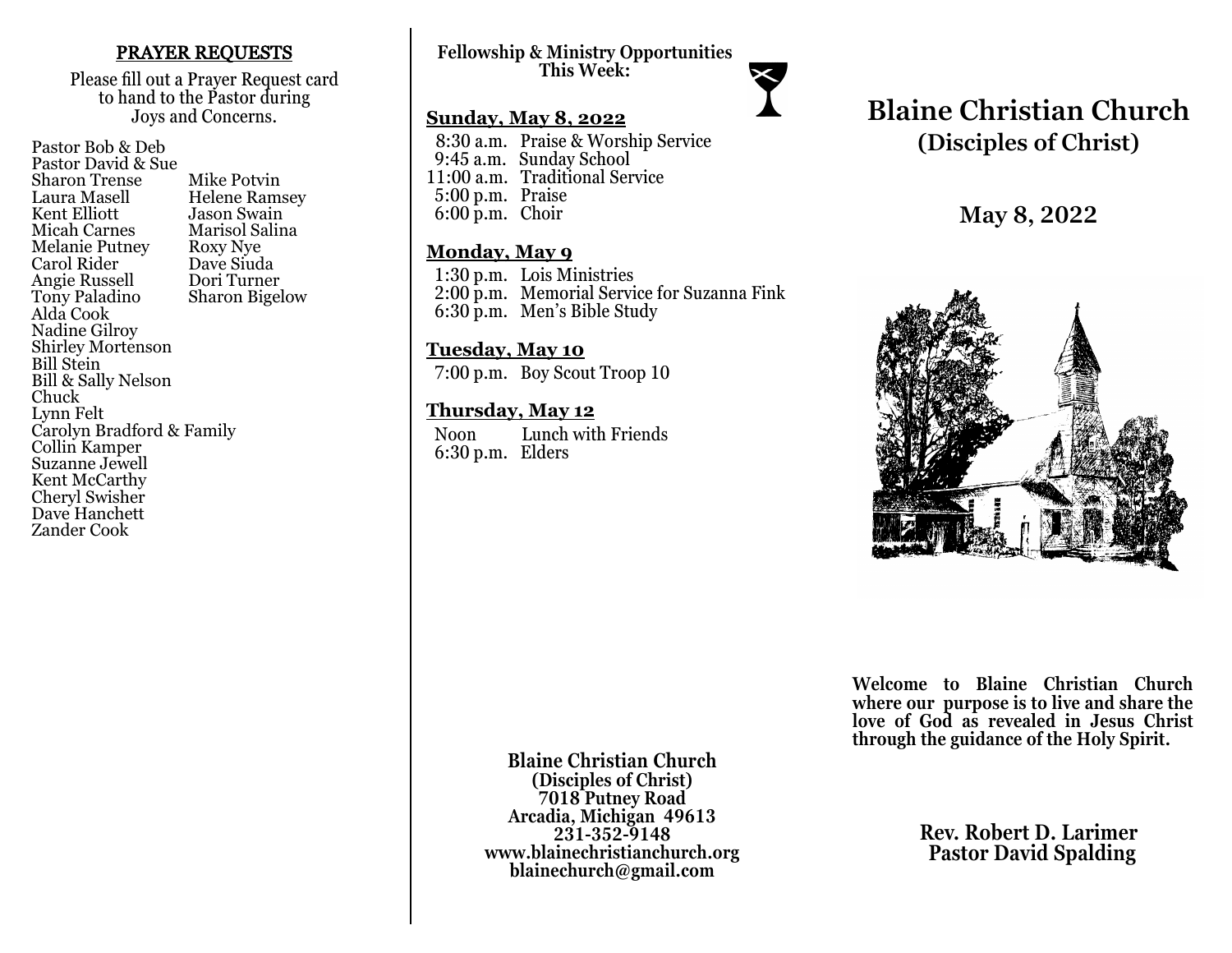# **Praise & Worship Service 8:30 a.m.**

\*Indicates all who are able, please stand.

\*Passing the Peace

\*Songs of Praise

Children's Moment

Prayer for Illumination

Scripture Readings Revelation 7:9-17 Pg. 995<br>John 10:22-30 Pg. 871  $John 10:22-30$ 

Sermon - "Who Are You?"

\*Song of Praise \*Invitation \*Song of Praise

Joys and Concerns Pastoral Prayer

Communion All who profess Jesus Christ as Lord and Savior are invited to partake.

\*Benediction

Elders are available on either side of the sanctuary to pray with and for you after the service.

### SERVING TODAY

Ministers: Pastor Bob Larimer Pastor David Spalding Worship Leader: Sue Spalding Praise Team: Mike Brief, Jenny Caylen, Jacque Erdman, Doug Erdman, Deb Larimer, Carolyn Waterson Children's Moment: Carolyn Waterson Greeter: Maggie Baker Usher: Fellowship: Men's Bible Study

# **Traditional Service 11:00 a.m.**  \*Indicates all who are able, please stand. Prelude Time of Sharing Passing the Peace \*Introit Christ Is Risen, I Will Praise Him  $***H**$ ymn of Praise  $***90**$ Come, Christians, Join to Sing \*Invocation \*Response Alleluia Children's Moment Anthem - Redeemer Prayer for Illumination Scripture Readings Revelation 7:9-17 Pg. 995 John 10:22-30 Pg. 871 Sermon - "Who Are You?" \*Hymn of Invitation  $# 558$ Savior, Like a Shepherd Lead Us (vs.1-2)  $*$ Invitation  $*$  558 Savior, Like a Shepherd Lead Us (vs. 3) Joys and Concerns Pastoral Prayer Call to Communion Hymn of Preparation # 393 One Bread, One Body Kids Kare is offered following the anthem.

Sharing of the Bread & Cup All who profess Jesus Christ as Lord and Savior are invited to partake.

\*Benediction

 $*Closing Chorus$   $*226$ He Lives! (refrain only)

Elders are available on either side of the sanctuary to pray with and for you after the service.

## SERVING TODAY

 Ministers: Pastor Bob Larimer Pastor David Spalding Elders: Mary Lee Olney, Tom Brown Worship Reader: Shannon Gillison Prelude: Mercy & Gloria Sobkoviak Pianist: Mercy Sobkoviak Choir Director: Carolyn Waterson Children's Moment: Carolyn Waterson Kids Kare: Deb Larimer Diaconate Servers: Patrick Kenny, Bob Bell, Bonnie & Frank Putney Greeter: Maggie Baker Usher: Fellowship: Men's Bible Study

# **The Lord's Prayer**

Our Father, who art in heaven, hallowed be Thy name. Thy Kingdom come, Thy will be done on earth as it is in heaven. Give us this day, our daily bread and forgive us our debts as we forgive our debtors. Lead us not into temptation, but deliver us from evil. For thine is the kingdom and the power and the glory forever. Amen.